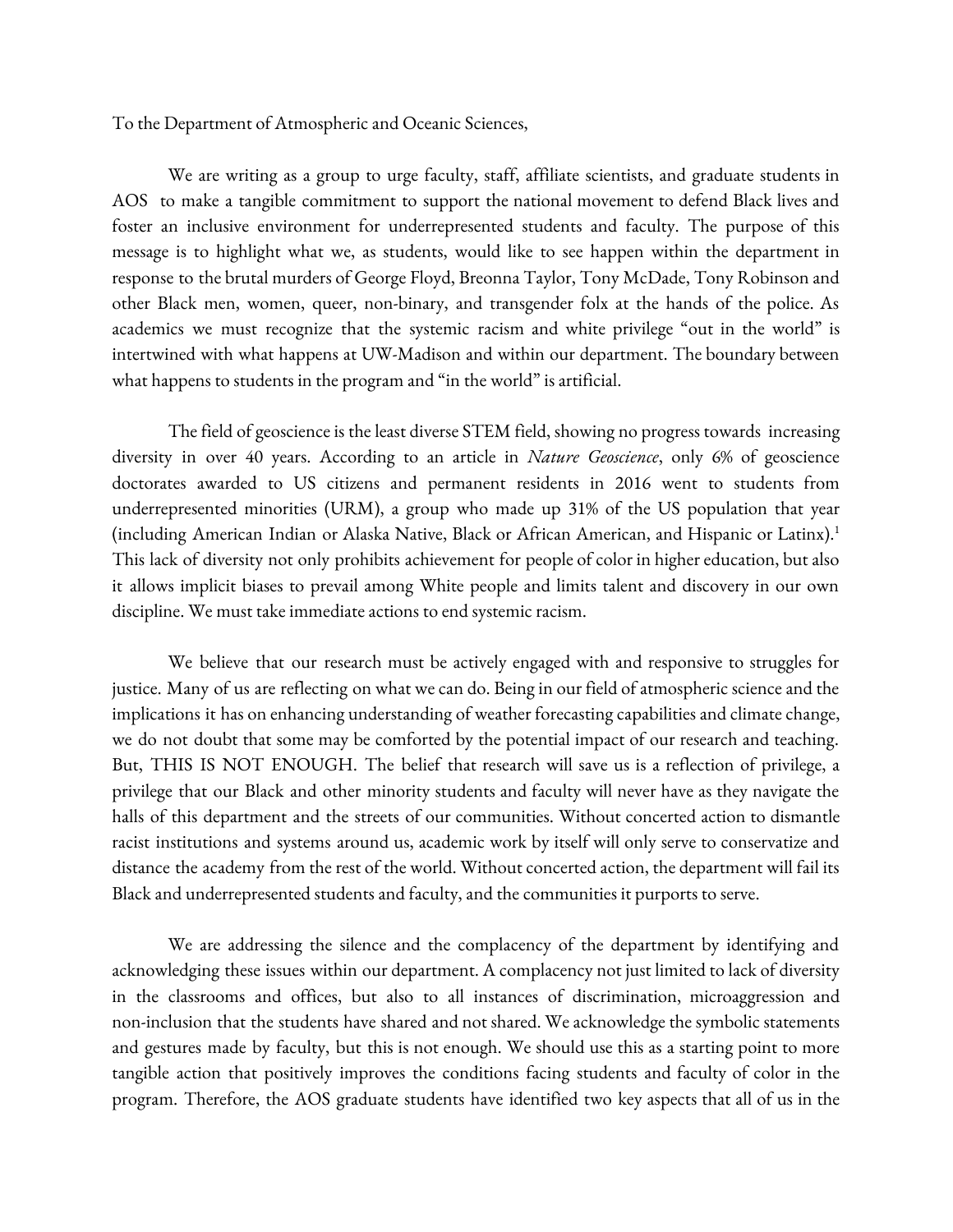department should address: 1. INCREASE DIVERSITY IN THE DEPARTMENT and 2. BUILD A MORE INCLUSIVE ENVIRONMENT. For both items, we have outlined proposed actions for both the GSA and department to implement.

## **I. Increase diversity within the department**

#### **GSA actions:**

#### **1. Increase outreach committee initiatives**

In order to address the continuing lack of diversity in the geosciences, AOS GSA will make a conscious effort to implement outreach initiatives designed to encourage and empower students from underrepresented groups to enter STEM fields. Previous research has shown that collaborations between 4-year universities and 2-year community colleges or high schools have positive student outcomes, including encouraging students to transfer into or declare  ${\rm STEM}$  majors at 4-year schools and creating a sense of inclusivity in research spaces. $^2$  As a step towards increasing diversity within the department, the GSA Outreach Committee will:

- ❏ Engage with local community colleges, which have much higher enrollment of underrepresented minorities compared to UW-Madison (approx. 20 % versus 10 %). $^{\rm 3,4}$
- ❏ Work with programs designed to prepare middle school and high school students for college (e.g. Boys and Girls Club of Dane County TOPS program).
- ❏ Work with programs designed to support underrepresented minority, low-income, or first generation students adjust to college (e.g. UW-Madison PEOPLE program).
- ❏ Provide diverse images and examples of professionals in atmospheric and oceanic science fields during presentations at outreach events.

#### **2. Increase Welcome Committee initiatives**

Beyond outreach efforts, the GSA Welcome Committee will work to increase diversity within our own department. The Welcome Committee will commit to an increase in recruitment efforts that expand beyond traditional, predominantly White conferences and colleges to improve diversity within AOS. Furthermore, the Welcome Committee will increase communication and efforts post enrollment in the graduate program to help students get oriented and connected with resources and people within AOSS and the greater Madison area, helping foster a place of belonging to improve retention and quality of life among students. Efforts by the Welcome Committee will include:

❏ Have current graduate students recruit at conferences that highlight underrepresented students.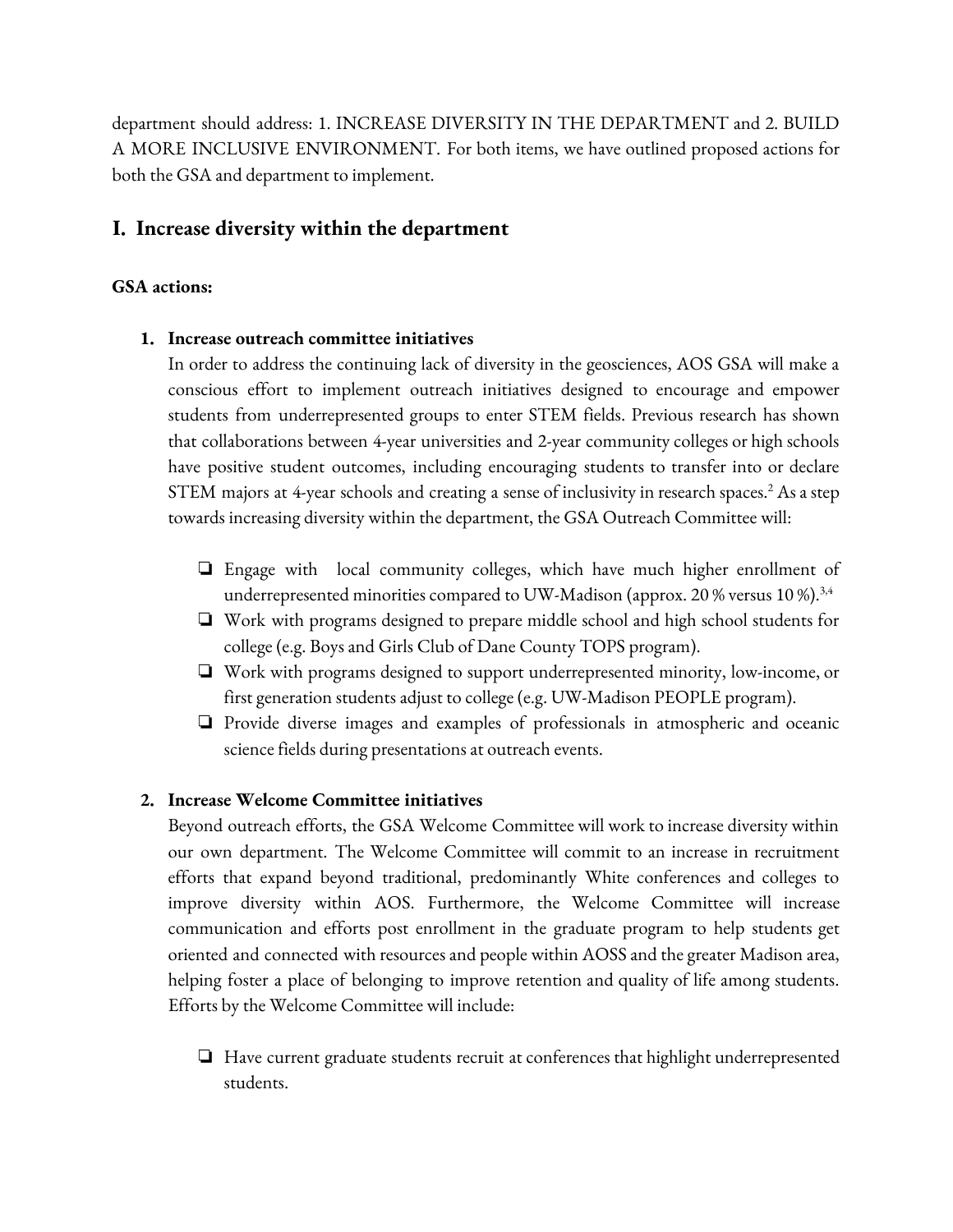❏ Provide diverse images and examples of members of the AOS department at recruitment events.

#### **Department actions:**

**1. Promote racial and social justice in hiring, grad admissions, and academic accommodations**

Issues of ethnic and racial diversity in the geosciences exist at every career stage, starting with undergraduate recruitment and ending with the hiring of tenure track faculty. As aresult, we need to rethink the ways that we currently approach diversity and allocate funds specifically for this purpose. We propose that the department:

- ❏ Redo or extend hiring/applicant pools until statistics for diversity are met.
- ❏ Provide scholarships, RA, and TA appointments designated for underrepresented students.
- ❏ Support collaborations with Madison College and offer summer internship opportunities for underrepresented minority students.
- ❏ Work with Greater University Tutoring Services (GUTS) or within the department to offer tutoring services (at minimum large lecture 100 level courses).

#### **2. Partner with programs for historically underrepresented students in STEM**

There are a number of pre-existing undergraduate and graduate summer internship and bridge programs that find and enlist students of color and other minorities in STEM, some of which are already on the UW-Madison campus. Becoming a partner of these programs is an easy way to increase the diversity of our department and show our support. Such efforts that the department should make are:

- ❏ Join minority alliance program(s) for undergrads to host URM summer interns (e.g. WiscAMP, Posse STEM Program).
- ❏ Join minority fellowship program(s) for graduate students which recruits URM students and improves diversity in partner universities (e.g. National GEM Consortium).
- ❏ Continue membership of AGU Bridge Program.
- ❏ Work towards creating a department or joint-department summer Research Experience for Undergraduates (REU) program in the long-term.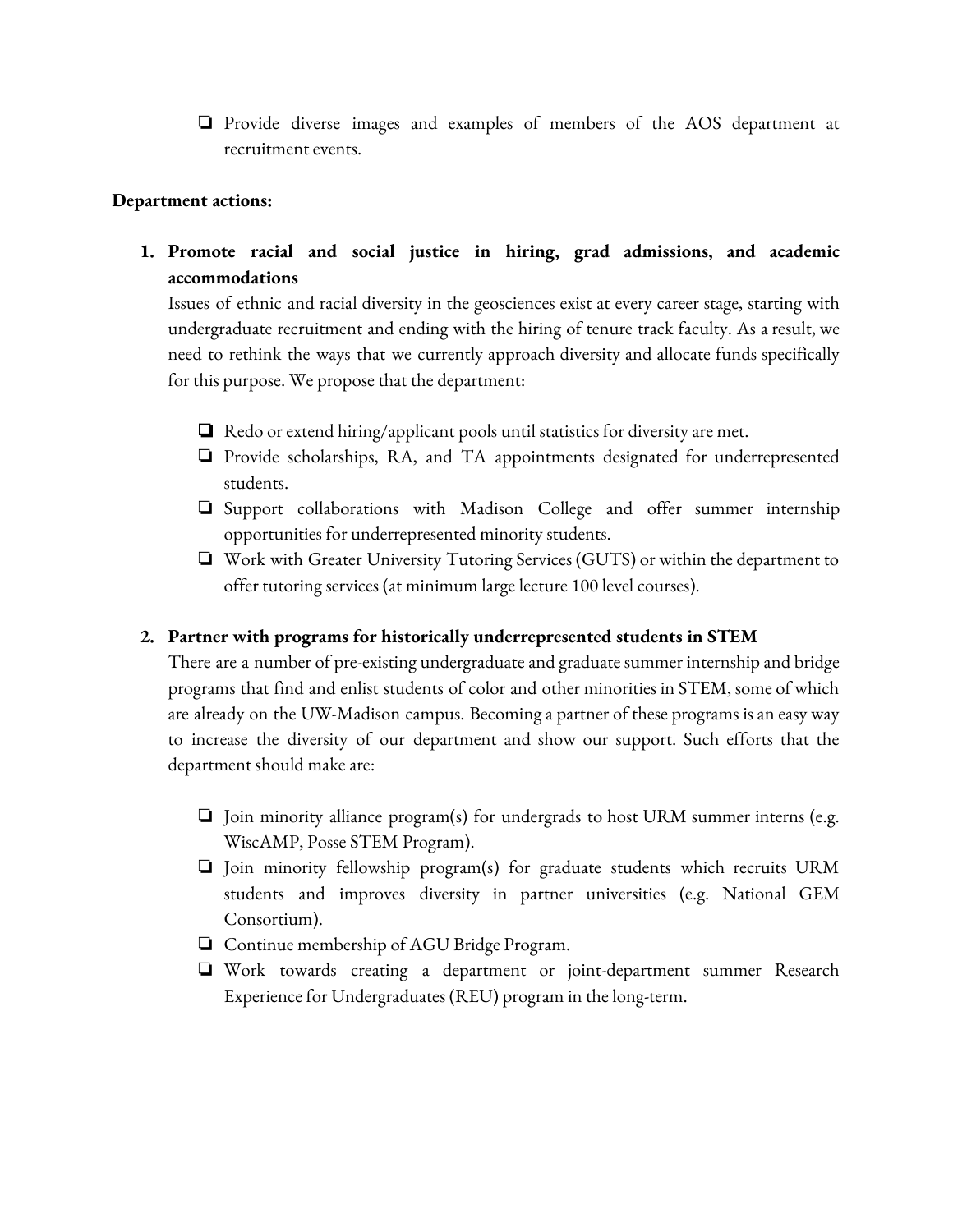## **II. Building an inclusive environment**

#### **GSA actions:**

**1. Ensure that incoming graduate students have a sense of belonging in the department.**

The GSA has recognized that we have not done enough to create an inclusive environment for incoming graduate students. It was brought to the more senior graduate students' attention that incoming students did not feel engaged during last year's Welcome Picnic. In addition, first year students who arrived in the Spring 2020 semester received no department-wide recognition. This made the first year students lack a sense of inclusivity within the graduate student cohort and AOS. We recognize that this is unacceptable. We will work towards creating an environment in which students feel seen and are given support that they need to succeed, which, while important for all students, is most vital for incoming URM who may already feel they do not belong.

We propose to increase the responsibilities of the GSA Welcome Committee throughout the year to ensure a welcoming graduate student community for incoming students. The committee will:

- ❏ Make sure that all incoming students are promptly given the opportunity to join AOS graduate student online social groups.
- ❏ Have a team- or activity-oriented focused Welcome Picnic to begin engagement with faculty, current, and incoming graduate students.
- ❏ Hold a coffee hour or lunch with the new graduate students to see how they are transitioning to the new department and environment.
- ❏ Plan a welcome event for students who begin graduate school during the spring semester.

#### **2. Ensure a continuing inclusive environment**

In addition to engaging incoming graduate students within the graduate student community, it is crucial that we increase our efforts in promoting an inclusive environment among all graduate students, and in particular with underrepresented students. Dutt (2020) makes the point: "Diversity and inclusion cannot exist without a sense of belonging. We need to acknowledge people's identities for them to feel included. Focusing on diversity without inclusion makes marginalized groups feel that they merely serve as a diversity statistic, and that in reality their voices and experiences do not count." <sup>5</sup> Thus, providing asupport network will allow underrepresented students to freely express themselves and strive towards success. The GSA proposes to increase their inclusivity initiatives as follows: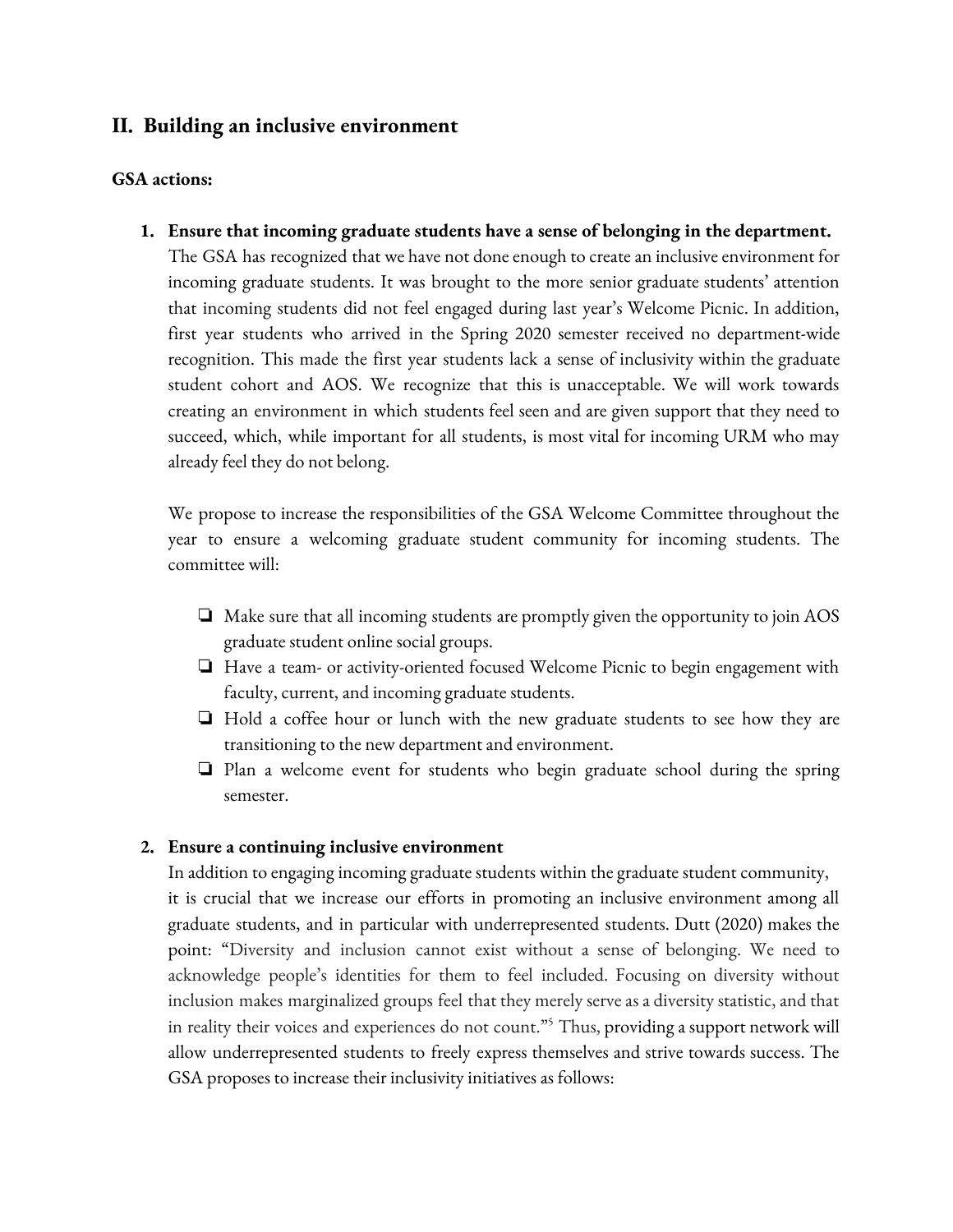- ❏ Plan a graduate student weekend retreat in which students will participate in bias training and/or bonding activities. We request that the department provides funds for lodging, meals, and transportation during this retreat.
- ❏ Begin each GSA monthly meeting with icebreakers to ensure that graduate students engage with students that they may not talk with on a regular basis.
- ❏ Plan weekly inclusive social activities (i.e. not just going to bars).
- ❏ Plan a department-wide cultural orientation event to describe and explain cultural differences such as self-identity, interpersonal relationships, communication, and resolving conflicts. Such an event to initiate discussion on culture can be centered around students sharing traditional foods from their homes.

#### **Department actions:**

**1. Mandatory bias training at the beginning of the school year for all faculty, staff, affiliate scientists, and graduate students**

Although many of the action items presented in this document relate to increasing diversity within the department, it is important to make the distinction that if we aren't fostering an environment that is supportive of the individuals being recruited, we will ultimately be unsuccessful. Within our own department, several individuals have shared their experiences with microaggressions and the negative impacts they've dealt with as an underrepresented minority. If we hope to not only attract, but also retain diverse faculty and students, we need to create an environment where individualsare both welcomed and able to thrive. In order for these efforts to succeed, we recommend that the department institute:

- ❏ Yearly mandatory training for faculty, staff, affiliate scientists, and graduate students, with a focus on addressing implicit or unconscious bias and bystander intervention. There are a variety of formats available for this training, including workshops hosted by UW-Madison's Women in Science & Engineering Leadership Institute (WISELI), or working through materials made available by the NCAR and UCAR Equity and Inclusion office through UNEION 101, the introductory course in the UNEION bias, gender, race, and bystander intervention training series.
- ❏ Prior to attending training, individuals should assess their own implicit or unconscious biases through a self-quiz, such as the one offered through Project Implicit.
- ❏ Annual surveys should be conducted to assess our progress as a department towards creating an inclusive environment, as well as allowing a space for individuals to express concerns anonymously without fear of professional retribution.

Links to resources mentioned in the first two bullet points can be found in the "Additional Resources and Reading" section.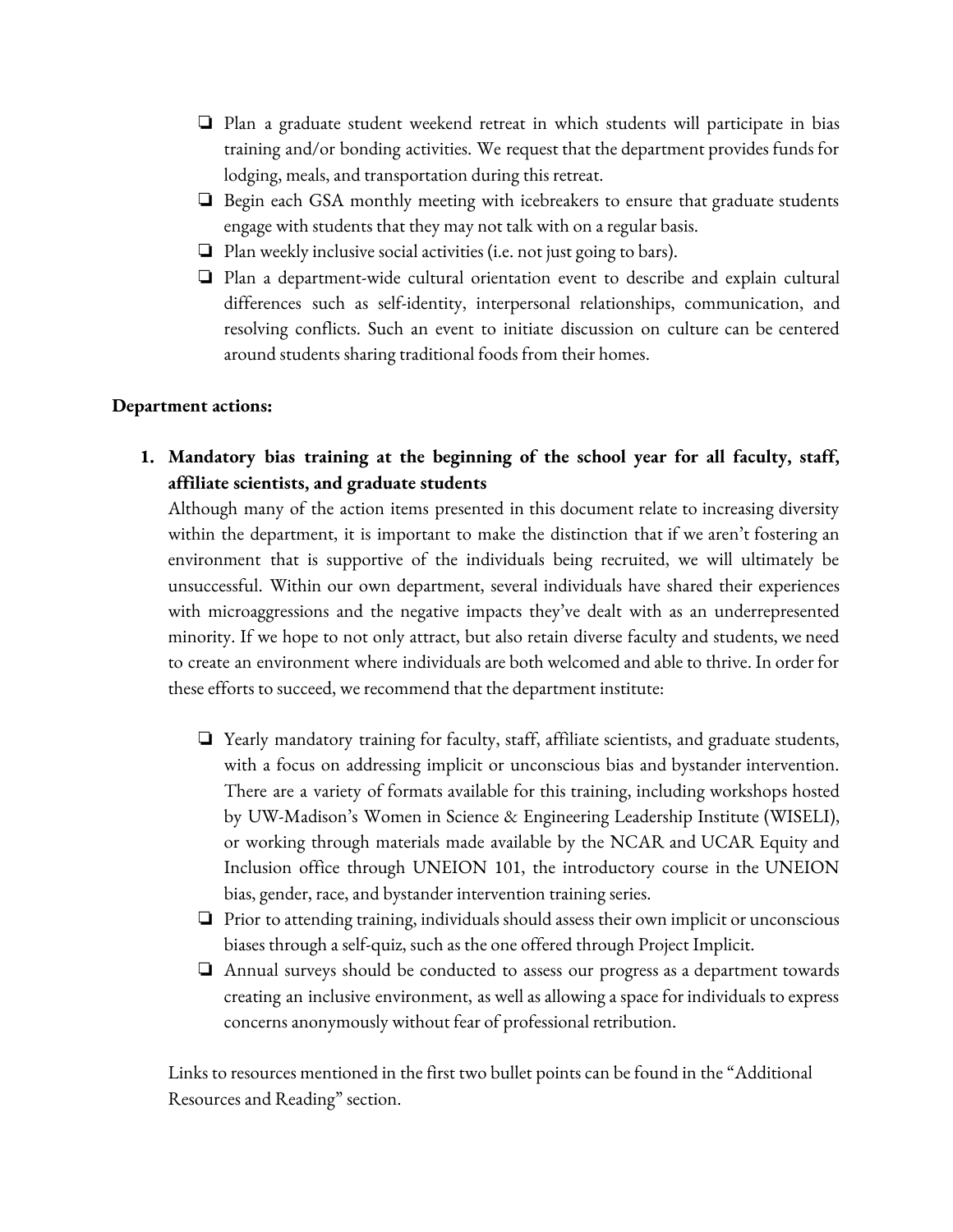### **2. Statement of solidarity from department heads sent out to the department**

The Department needs to make clear its position on the racialand ethnic inequalities that exist in our discipline and share its plan of action to effectively address and resolve these issues going forward. We can no longer ignore the difficult conversations over discrimination, or we become complicit in systemic issues that benefit certain groups while restricting others.

### **3. Increased focus on the importance of outreach and mentorship**

Mentoring is a valuable strategy to provide all students with the support they need to succeed professionally. Specifically, mentoring URM students has been shown to drastically amplify success, with students being twice as likely to persist in their degree as non-mentored URM students, as well having higher average GPAs.<sup>6</sup> Outreach is a key element in attracting a diverse student population, as well as an opportunity to expose underrepresented groups to STEM opportunities and foster early interest. Despite the demonstrated importance of outreach and mentorship, faculty are rarely rewarded for these activities, and incentive to engage is often intrinsic. The addition of the below elements will help remedy this while supporting a culture within AOS of giving back to our community, underscoring our commitment to the Wisconsin Idea.

- ❏ The Graduate Student Association (GSA) would like to recognize excellence in these areas with an annual outreach and mentorship award, given in conjunction with the newly formed Diversity, Inclusion, and Equity Committee.
- ❏ Outreach and mentorship should be included as a mandatory requirement for both faculty and graduate students, with 5 hours required annually.

## **4. Increase diversity in Colloquium and Seminar talks**

Engaging speakers for colloquium and seminar talks from a more diverse pool will both increase representation as well as highlight the achievements of individuals belonging to marginalized groups. This means reevaluating the template used to invite speakers, and using recognition over recollection (ie the first people that come to mind tend to be those we have interacted with often or that are similar to ourselves). The Colloquium Committee will be responsible for the following changes:

- ❏ Increasing demographic of visiting professors: invite speakers from a range of career stages, a variety of institution levels (not just R1), and those with experience in different career paths (government, industry, non-profit).
- ❏ Increasing diversity of topics discussed in these talks (i.e. environmental justice, humanitarian impact of science like air quality, etc.).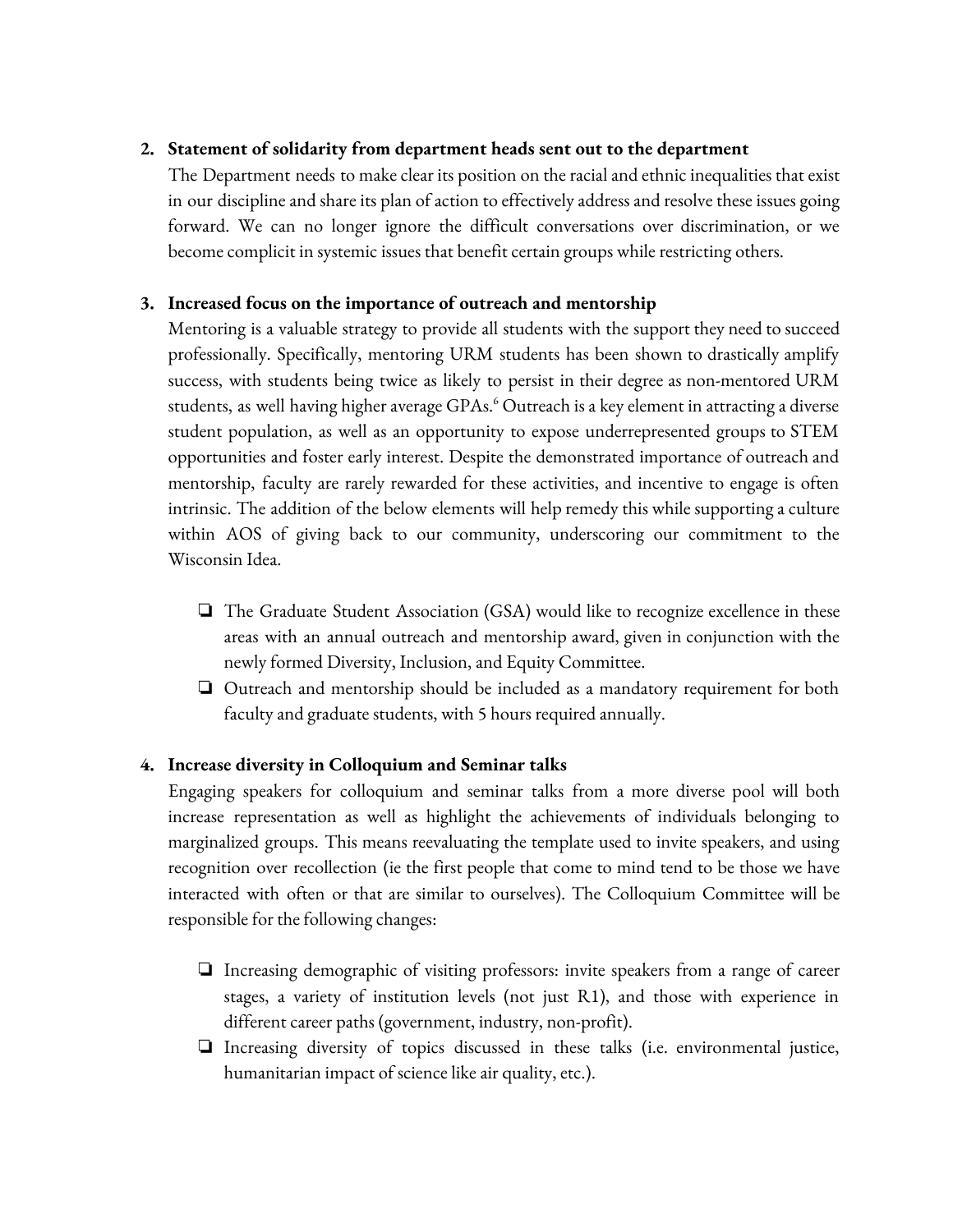#### **5. The Department will commit to weave equity and diversity in a classroom setting**

Classroom interactions are a large part of initial experiences with AOS, both as an undergraduate and graduate student. For graduate students, classes offer a chance to interact with students outside one's research group. For undergraduates, classes provide a space to meet fellow majors and learn about career opportunities. Adopting inclusive teaching techniques will help create a welcoming environment and foster a sense of belonging in general.<sup>7,8,9,10</sup> Inclusive teaching will also help empower students to feel confident in the fields of atmospheric and oceanic sciences.

- ❏ Restructure syllabus to incorporate inclusive practices and language, including UW-Madison accommodations and resources available.
- ❏ Redesign curriculum to be inclusive, including an increase in diversity and equity in topics.
- ❏ Encourage faculty and TAs to adopt more active and group-based teaching practices, especially at the graduate level (600 level in particular).
- ❏ Require that faculty members take an inclusive teaching course through Delta or another program.
- ❏ Evaluate the results of an AOS diversity survey distributed by the Diversity, Inclusion, and Equity Committee at the end of each course, and make modifications to courses as necessary.

## **6. Creation of a Diversity, Inclusion, and Equity Committee**

To ensure that concrete efforts will be made to increase diversity, equity, and inclusion within AOS, we propose forming a committee that will enact the recommended action items outlined above. This committee will include faculty, graduate students, and undergraduate representatives. Recommended responsibilities of the committee include, but are not limited to, the following:

- ❏ Hold meetings at least twice a semester to evaluate current progress and determine what actions still need to be taken.
- ❏ Promote racial and social justice and equity in hiring and student admissions.
- $\Box$  Set up a department scholarship for URM students.
- ❏ Oversee that faculty and graduate students attend bias training and inclusive teaching workshops, and meet outreach requirements.
- ❏ Increase underrepresented minority graduate representation on departmental committees, such as the Colloquium and Faculty Hiring committees.
- ❏ Ensure that there is increased diversity in colloquium and seminar talks.
- ❏ Use one department seminar spot every semester to organize an activity or talk centered on diversity, equity, inclusion, and/or social justice within AOS/STEM.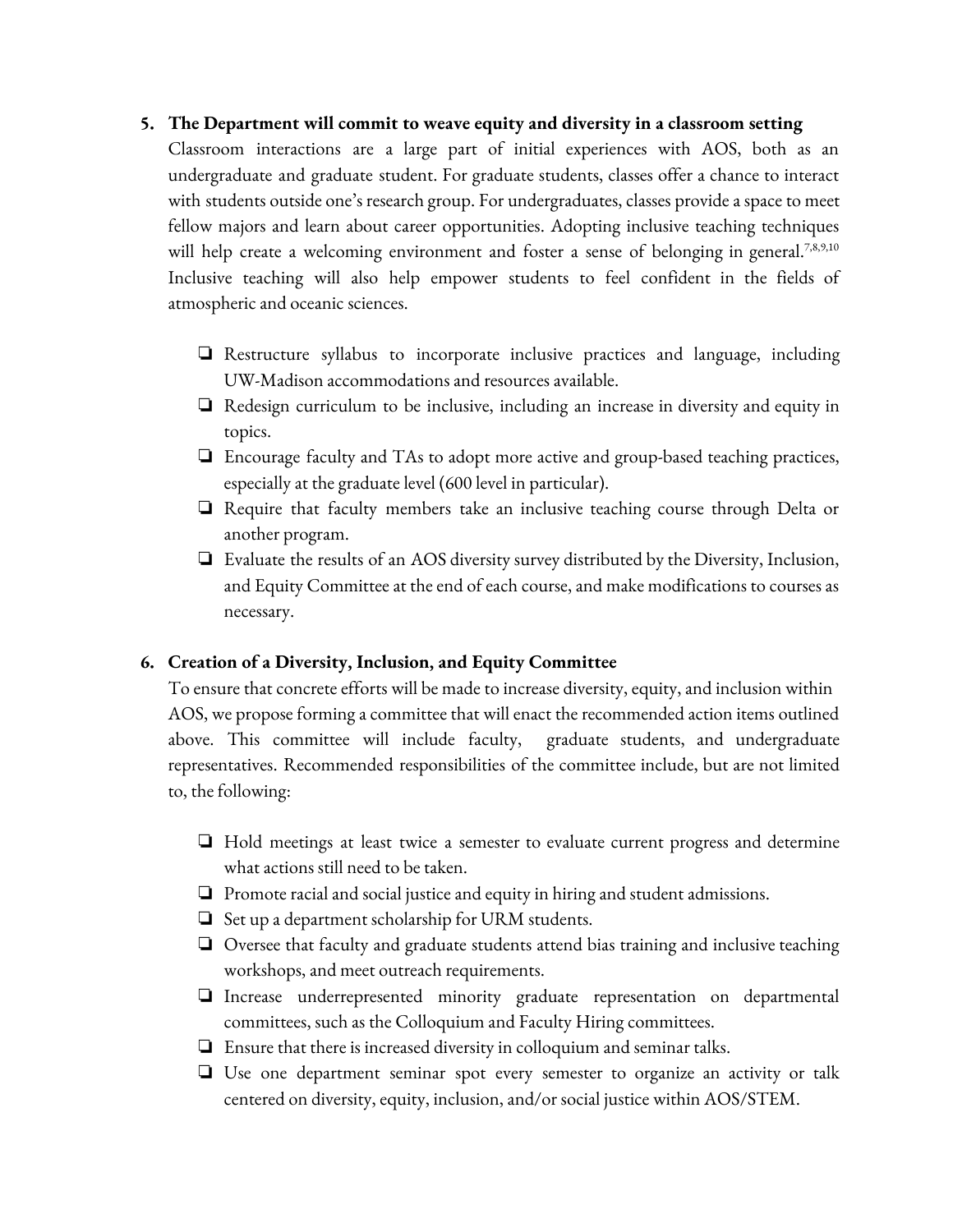- ❏ Add a diversity, equity, and inclusion statement to the AOS website. This could include a list of resources/potential scholarships for minorities (bridge program from UW as a whole, AGU/AMS scholarships, etc.) and publicising ESWN, AMS Board on Women and Minorities, etc.
- ❏ Conduct an annual review of how the department is doing to meet these diversity and inclusion initiatives, such as an AOS diversity survey distributed to students in AOS courses at the end of the semester.

Through the proposed action items outlined above, we hope to see an increased effort from the AOS department to support Black graduate students and faculty and other students and faculty of color. Our signatures below signify our commitment to increasing diversity and promoting equity and inclusivity within the department. Over the next few months and beyond, we look forward to continuing this conversation and following-up on the changes we want to see. The actions by AOS should not stop at inconsequential statements of support. We ask the department--graduate students, faculty, research affiliate, and administrative staff--to put action into symbolic gestures of solidarity. We will continue to pay attention to the action that our department takes.

We look forward to your response, UW-Madison AOS Graduate Students

> Juliet Pilewskie Terence Pagano Jess Turner Brianne Andersen Ben Rodenkirch Anthony Crespo Jongjin Seo Jerrold Acdan Andrew Dzambo Alyson Douglas Julia Shates Anne Sledd Patrick Beaty Andrew Quigley Bailey Murphy Miguel Bernardez

Zoë Brooke Zibton Alicia Hoffman Vijit Maithel Maria Madsen Nuo Chen Gesangyangji Maggie Bruckner Andi Muttaqin David Loveless David Mikolajczyk Karimar Ledesma-Maldonado Stephanie Bradshaw Taylor Norton Sreenath Paleri Kelton Halbert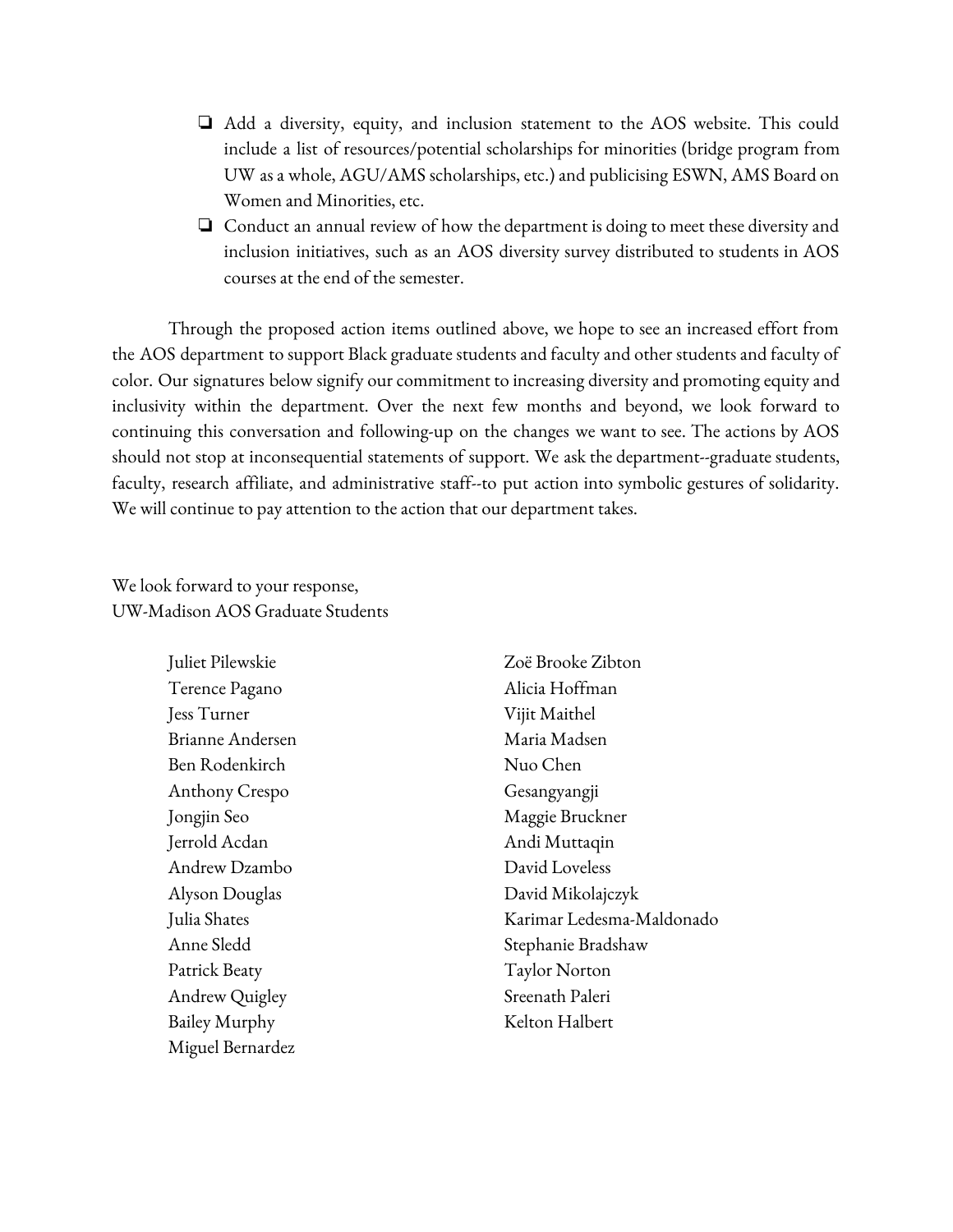# **References**

- 1. Bernard, R. & Cooperdock, E. No progress on diversity in 40 years. *Nat. Geosci.* 2018; 11. 10.1038/s41561-018-0116-6.
- 2. Hirst, R., Bolduc, G., Liotta, L., & Packard, B. Cultivating the STEM transfer pathway and capacity for research: A partnership between a community college and a 4-year college. *Journal of College Science Teaching,* 2014; *43*(4): 12-17.
- 3. Madison Area Technical College Profile. Madison, WI. Community College Review. [www.communitycollegereview.com/madison-area-technical-college-profile.](http://www.communitycollegereview.com/madison-area-technical-college-profile) Published 2014. Accessed June 15, 2020.
- 4. University of Wisconsin-Madison. Data USA. [datausa.io/profile/university/university-of-wisconsin-madison.](https://datausa.io/profile/university/university-of-wisconsin-madison) Published 2020. Accessed June 15, 2020.
- 5. Dutt, K. Race and racism in the geosciences. *Nat. Geosci.* 2020; 13: 2–3.
- 6. Coles, A. Research to Practice Brief: The Role Of Mentoring In College Access And Success. Institute for Higher Education Policy. [https://www.liberalartscolleges.com/wp-content/uploads/2017/12/The-Role-of-Mentori](https://www.liberalartscolleges.com/wp-content/uploads/2017/12/The-Role-of-Mentoring-in-College-Access-and-Success.pdf) [ng-in-College-Access-and-Success.pdf](https://www.liberalartscolleges.com/wp-content/uploads/2017/12/The-Role-of-Mentoring-in-College-Access-and-Success.pdf). Accessed June 15, 2020.
- 7. Cabrera, A. F., Nora, A., Crissman, J. L., Terenzini, P. T., Bernal, E. M., & Pascarella, E. T. Collaborative learning: Its impact on college students' development and diversity. *Journal of College Student Development*. 2002; 43(1): 20–34.
- 8. Larke, P. Culturally responsive teaching in higher education: What professors need to know. *Counterpoints*. 2013; 391: 38-50.
- 9. Sensoy, Ö., & DiAngelo, R. Respect differences? Challenging the common guidelines in social justice education. *Democracy & Education*. 2014; 22(2).
- 10. Scott, S., McGuire, J., & Shaw, S. Universal design for instruction: A new paradigm for adult instruction in postsecondary education. *Remedial and Special Education*. 2003; 24: 369-379.